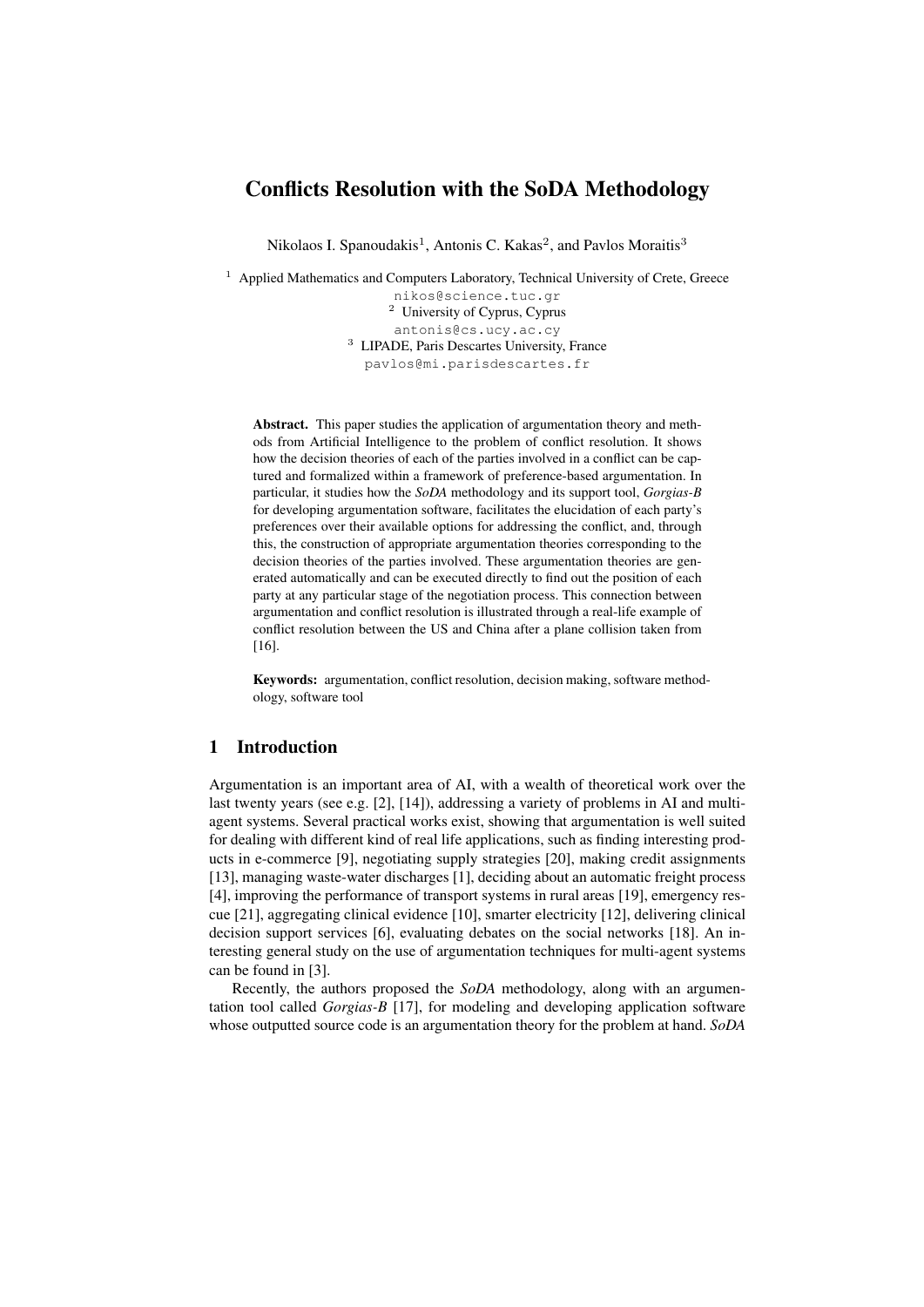helps developers structure their application knowledge at several levels. The first level serves for enumerating the different possible actions or decisions that can be considered under some satisfied conditions, while each higher level serves for resolving conflicts at the previous level, taking into account default and contextual knowledge. Conflict resolution at the higher levels is based on the definition of dynamic priority relations among conflicting decision policies of the previous level. The aim is to provide argumentationbased software solutions that are flexible to partial and conflicting information and that can be modularly developed.

In this paper, our aim is to show how *SoDA* and *Gorgias-B* can be used for dealing with conflict resolution problems. According to [8], a conflict has two or more decision makers, each of them having his/her own objectives. A possible resolution of a conflict depends on the strategic interactions of the decision makers during the evolution of the dispute. To apply conflict analysis to a particular problem we need the following information for developing a conflict model: a) the decision makers who are participating in the conflict, b) the options corresponding to the course of action available to each decision maker, and, c) the preferences expressing the relative importance of options as viewed by each decision maker. *SoDA* and *Gorgias-B* allow to take into consideration all the above requirements.

In the following we will briefly present *SoDA* and then we will use a real world use case, namely the United States-China plane collision negotiation scenario as it is presented in [16], to show SoDA's applicability for conflict resolution and analysis problems. We will present how the modeled theories based on the assumptions made in [16] of both USA and China have been implemented with *Gorgias-B* in order to generate the solution that had been mutually accepted.

### 2 Basics of Argumentation

In this section we review the basic theory of argumentation which we will use to model conflict resolution problems. The theory will be presented from a general point of view of applying argumentation to real-life (decision) problems.

In [11] a preference-based argumentation framework was proposed for representing multi-agent application problems via argumentation theories composed of different levels. Object level arguments represent the possible decisions or actions in a specific application domain and first-level priority arguments express preferences on the object level arguments in order to resolve possible conflicts. Then **higher-order priority** arguments are also used to resolve potential conflicts between priority arguments of the previous level.

Formally, an **argumentation theory** is a pair  $(\mathcal{T}, \mathcal{P})$  whose sentences are formulae in the background monotonic logic,  $(\mathcal{L}, \vdash)$ , of the form  $L \leftarrow L_1, \ldots, L_n$ , where  $L, L_1, \ldots, L_n$  are positive or negative ground literals. The derivability relation,  $\vdash$ , is given simply by the inference rule of modus ponens. The head literal  $L$  can also be empty. Rules in  $\mathcal T$  represent the **object level arguments**, or denials when the head is empty. Rules in  $P$  represent **priority arguments** where the head  $L$  of these rules has the general form,  $L = h\text{-}p(rule1, rule2)$ , where  $rule1$  and  $rule2$  are atoms naming two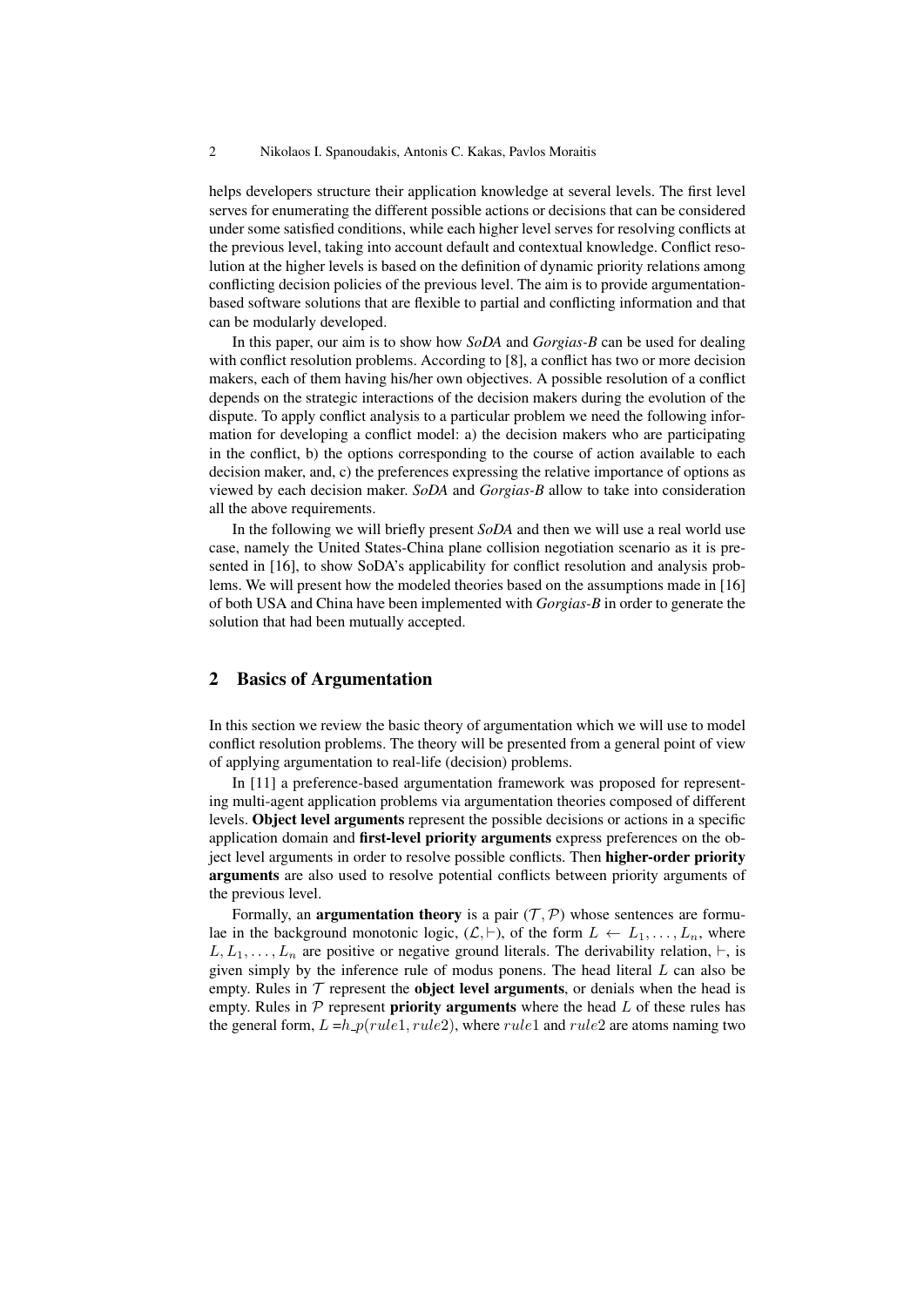rules and  $h$ <sub>-</sub> $p$  refers to an (irreflexive) *higher priority* relation amongst the rules of the theory.

The semantics of the argumentation framework is defined via an argumentation framework  $\langle Arg, Att \rangle$  associated to any given theory  $(\mathcal{T}, \mathcal{P})$ . The **arguments** in *Args* are given by the composite subsets,  $(T, P)$ , of the given theory, where  $T \subset T$ and  $P \subseteq \mathcal{P}$ . An argument  $(T, P)$  supports its conclusions, of either a literal, L, or a priority (ground) atom,  $h_{\perp}p(r, r')$ , where r and r' are the names of two rules in the theory, when  $T \vdash L$  or  $T \cup P \vdash h \varphi(r, r').$ 

The **attack relation**,  $Att$ , allows an argument,  $(T, P)$ , to attack another argument,  $(T', P')$ , when (i) these arguments derive contrary conclusions (i.e. derive L and  $\neg L$ , or  $h_{\text{-}p}(r, r')$  and  $h_{\text{-}p}(r', r)$ ) and (ii)  $(T, P)$  makes the rules of its counter proof at least "as strong" as the rules of the proof of the argument  $(T', P')$  that is attacked. The detailed formal definition of the attacking relation can be found in [11]. The admissibility of (sets of) arguments,  $\Delta$ , is defined in the usual way [5], i.e. that  $\Delta$  does not attack itself and that it attacks back any argument that attacks it.

It is important to note that typically for an argument  $(T, P)$  to be *admissible* its object level part, T, has to have along with it priority arguments,  $P$  (from  $\mathcal{P}$ ), in order to make itself at least "as strong" as its opposing counter-arguments. This need for priority rules can repeat itself when the initially chosen ones can themselves be attacked by opposing priority rules. In that case the priority rules have to be made themselves at least "as strong" as their opposing priority ones.

#### 2.1 An argumentation framework for conflict resolution problems

We will now specialize further this general argumentation framework to facilitate its use for conflict resolution problems. Following [8], a conflict has two or more decision makers, each of whom has his/her own objectives. A possible resolution of a conflict depends on the strategic interactions of the decision makers during the evolution of the dispute. To apply conflict analysis to a particular problem we need the following information for developing a conflict model: a) decision makers who are participating in the conflict, b) options corresponding to the course of action available to each decision maker and c) preferences expressing the relative importance of options as viewed by each decision maker.

For modeling such problems with argumentation, we separate the language  $\mathcal L$  of the theory into two ontological categories: Options and Beliefs where the first refers to the properties that we are primarily interested, i.e. the solutions of the application problem, whereas the second refers to properties of the application problem environment. Beliefs can be decomposed, although not necessary, into *Defeasible and Non-Defeasible* beliefs and some of the defeasible beliefs can be designated as abducible beliefs. Furthermore, apart from the incompatibility relation that we have through negation, we can also have a complementary or conflict relation between the different options of the application.

In an argumentation theory representing an application problem we can separate the object level statements,  $\mathcal{T},$  into two parts,  $\mathcal{T} = \mathcal{T}^\mathcal{O} \cup \mathcal{B}$ , where  $\mathcal{T}^O$  is the subset of rules that provide arguments for the various options, i.e. rules whose head refers to an option predicate, and  $B$ , called the **background theory**, is the subset of rules whose heads are belief predicates.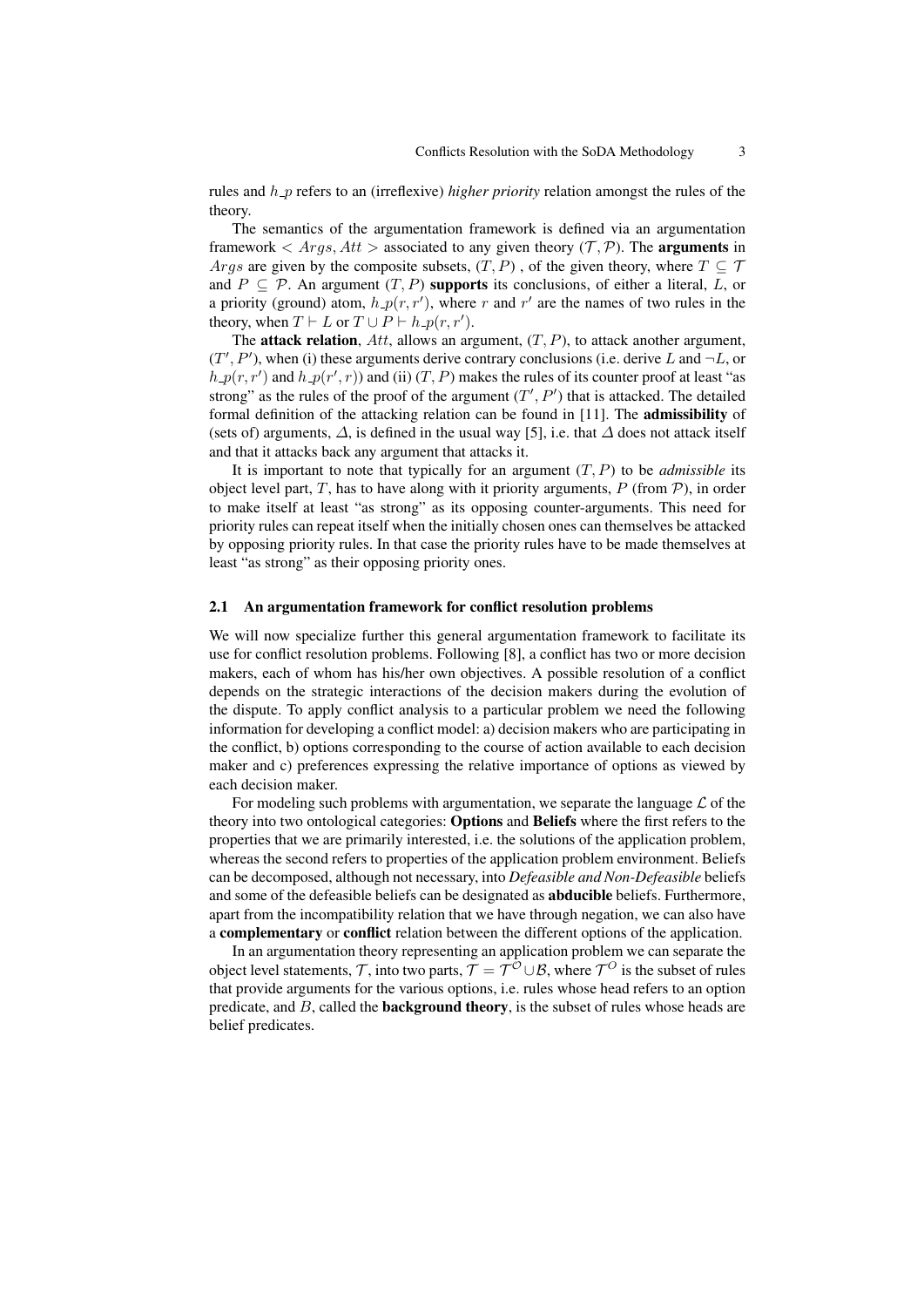Definition 1. *An* application (argumentation) theory, T, *is an argumentation theory*  $(\mathcal{T}, \mathcal{P})$  where its object level rules are separated into rules for options and rules for *beliefs and its priority rules part is partitioned into a finite set of levels,*  $T = (\mathcal{T}^{O} \cup$  $B, P_1 \ldots P_n$ *), such that all the rules in*  $P_1$  *are priority rules with head*  $h \cdot p(r_1, r_2)$  *with*  $r_1, r_2 \in \mathcal{T}^{\mathcal{O}}$  and, for any  $1 \leq k \leq n$ , all rules in  $\mathcal{P}_k$  are priority rules with head  $h_{-p}(r_1, r_2)$  *s.t.*  $r_1, r_2 \in \mathcal{P}_{k-1}$ .

In general, the different levels in the priority rules relate to the granularity or specificity of the context in which we want to consider our application problem. Belief predicates are used to describe the various external problem environments, called application scenarios, under which we want to solve our problem. For simplicity, we are assuming that belief predicates are non-defeasible and hence their rules in the background theory are not prioritized.

When we are solving an application problem, we consider specific cases of application scenarios. Solutions to problems are then given through the admissible arguments of the given application argumentation theory extended with the application scenario of interest.

Definition 2. *Let* T *be an application argumentation theory and* S *an application scenario. Then a ground literal,* L*, is credulously supported by* T *under* S *iff there exists an admissible argument in* T 0 *, obtained from* T *by extending its background theory by* S*, that derives* L*. We say that* L *is sceptically supported by* T *under* S *iff it is credulously supported by* T *under* S *and all complements of* L *are not credulously supported by* T *under* S*. When the literal* L *refers to an option predicate then we will also say that* L *is a credulous solution or sceptical solution under* S*.*

Given the above theoretical notions of argumentation the link with conflict resolution problems rests on being able to capture the decision making process of the decision makers in the conflict in terms of argumentation theories expressing the options and importantly the preferences of the decision maker according to the high-level values that the each decision maker has at the time of the conflict and as the resolution process unfolds. The main challenge in this, is indeed, to be able to capture the high-level preferences of the decision makers, expressed in a natural manner by the decision makers (who are generally non-computing experts), in an executable argumentation theory such that the preference-based decision making of the parties can be automated through the argumentative reasoning in these theories of computational argumentation. Hence, the challenge is to cognitively and transparently extract the various options and preferences of the decision makers into rules and priorities, of the form given above, in an argumentation theory that automates the decision making.

## 3 The *SoDA* methodology

We will now present *SoDA*, a general software methodology for developing application software whose outputted source code is an argumentation theory for the problem at hand. This methodology defines a high level process requiring from the developer to consider questions about the requirements of the problem at various scenarios without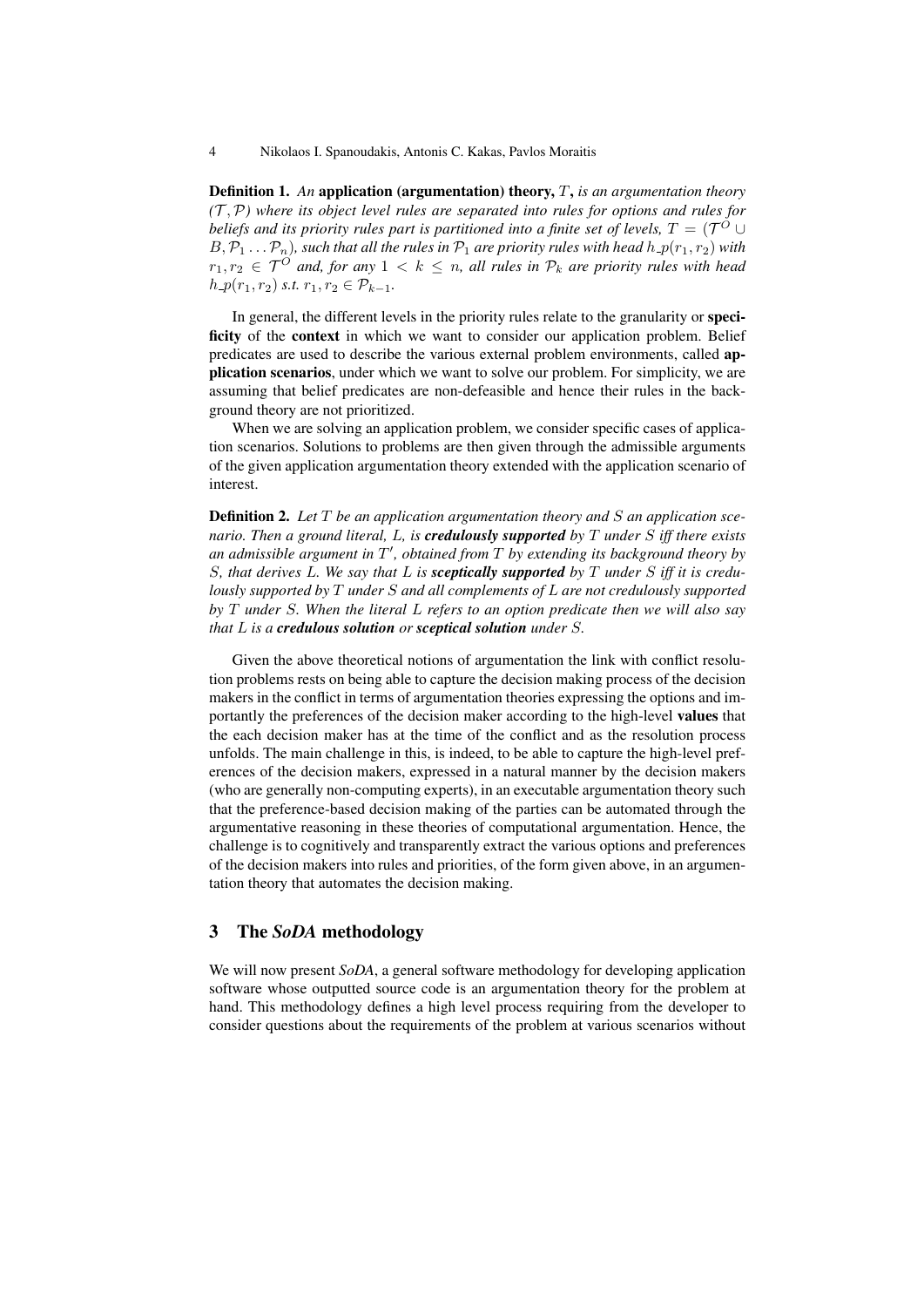the need to consider the underlying software code that will be generated. Software is thus developed in a principled way with high-level declarative executable code.

Software development processes can be defined in a standard way by using the SPEM (Software Process Engineering Metamodel) 2.0 language<sup>4</sup>. A Software Process can be defined as a series of tasks (or activities) that produce Work Products (WPs). Work products can be textual models, which can be completely free (free text) or follow some specifications or grammar (a structured work product).

When drawing software processes in SPEM, each process contains yellow coloured tasks (or activities) connected with arrows showing flow of control. A black dot shows where the process starts and a black dot in a circle where it ends. A small black orthogonal can be used to fork control to more than one paths (that can be followed in parallel) or merge previously forked control. An activity has input and output work products. An arrow from an activity to a work product means that the product is created (or updated) by the activity. An arrow from a work product to an activity means that the product is an input to the activity.

Figure 1 presents the *SoDA* process. Let us explain the different tasks (T) and their input and output work products (WP):



Fig. 1. The *SoDA* process

T1: This task defines the different options of the application problem, given in predicate format with all the relevant parameters. The conflict relation between options is also defined here. For example, the option to deny access or to give partial access to a file is conflicting with the option to give full access. All this information is written in work product one (WP1).

<sup>4</sup> SPEM is a standard for defining software processes, http://www.omg.org/spec/SPEM/2.0/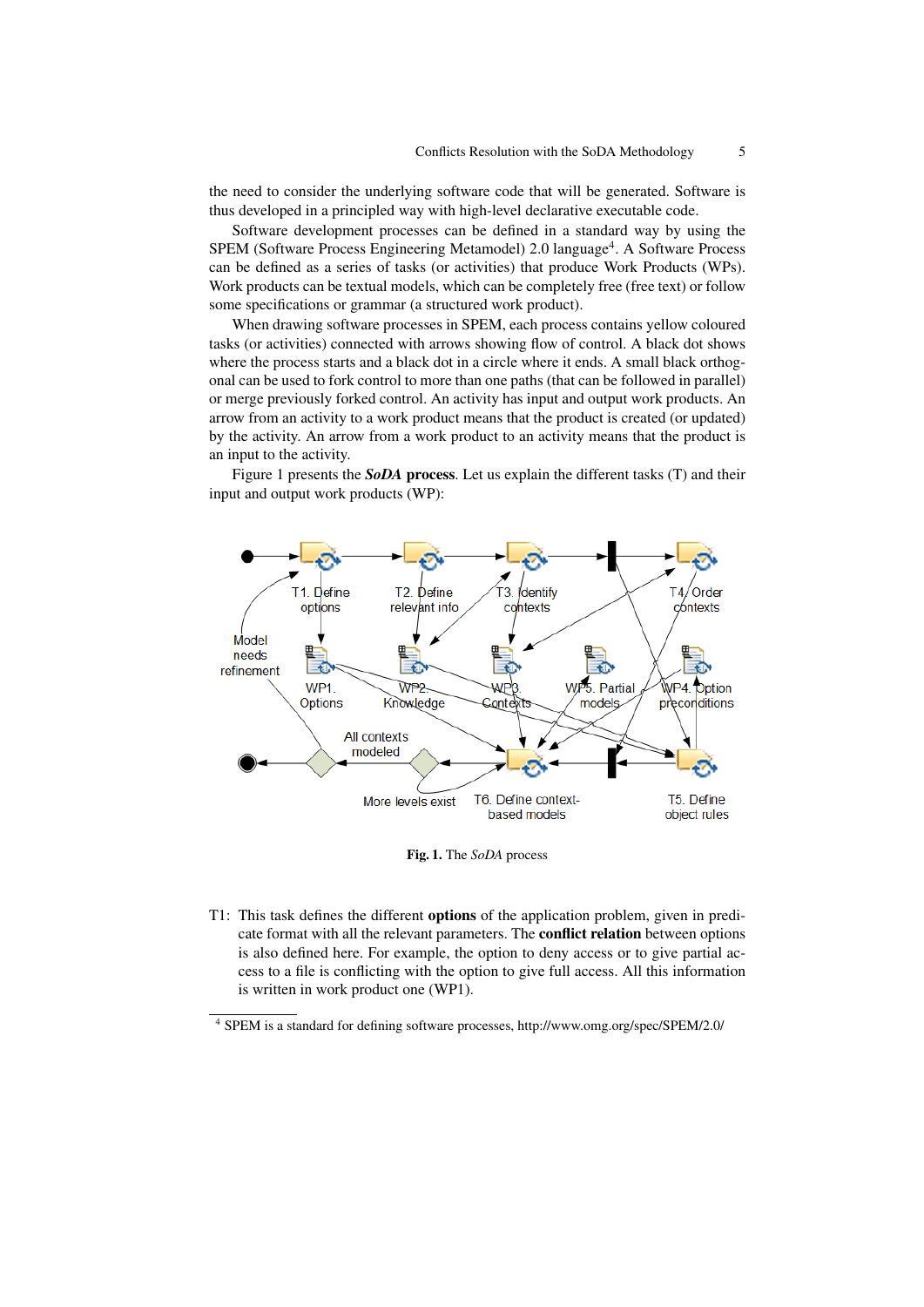- T2: The second task is a knowledge engineering task required to identify the knowledge needed in order to describe the different application environments which can arise in the application problem domain. This knowledge is written in WP2 in the form of various belief predicates. WP2 also contains predicates that are used to type all object parameters of the problem that appear in the option and belief predicates. Moreover, we define any background interrelationships that might exist amongst the belief predicates generating the **background theory**<sup>5</sup>, which are also inserted into WP2.
- T3: This task aims to separate the information in WP2 into two types: information that always exists for all instances of the problem and information that is circumstantial, which may be present in all instances of the problem. Circumstantial predicates are removed from WP2 and inserted in WP3. The next two tasks can be executed in parallel (T4 and T5)
- T4: This task aims to sort the circumstantial information (predicates or groups of predicates) from the more general to the more specific application contexts in levels, starting from level one (more general contexts). Independent contexts (i.e. when the one is not a refinement of the other) can appear at the same level
- T5: The four previous tasks were preparatory. This task begins the process of capturing the application requirements. It aims to define for each option,  $O_i$ , the different problem environments, i.e. the sets of **preconditions**,  $C_i$ , in terms of noncircumstantial predicates appearing in WP2, where the option is possible. Its output, WP4, contains all such sets of preconditions. Care must be taken to ensure that the parameters of the options are typed in the preconditions. It is possible for options, to be always possible, in which case they have the (only) precondition,  $\{true\}.$
- T6: This final task iteratively defines sequences of increasingly more specific partial models or scenarios of the world (stored in WP5) and considers how options might win over others. This starts with information from WP4 to precondition the world and iterates getting each time contextual information from the next level in WP3. At each level of iteration it defines which option is stronger over another under the more specific contextual information. In the final iteration, the winning options (if they exist) for each partial model are defined without extra information

## 4 Applying *SoDA* for the USA-CHINA plane collision negotiation

In this section we consider an example of conflict resolution, presented in [16], concerning the United States-China plane collision negotiation, in order to illustrate the suitability of our argumentation based approach for conflict analysis and resolution problems.

This conflict problem is described in [16] as follows, quoting directly from this paper:

<sup>&</sup>lt;sup>5</sup> For simplicity we will assume that the background theory is monotonic, i.e. contains strict information that is not defeasible. Otherwise, the same process needs to be followed for the defeasible belief predicates in analogy with the process for the option predicates that we are describing here.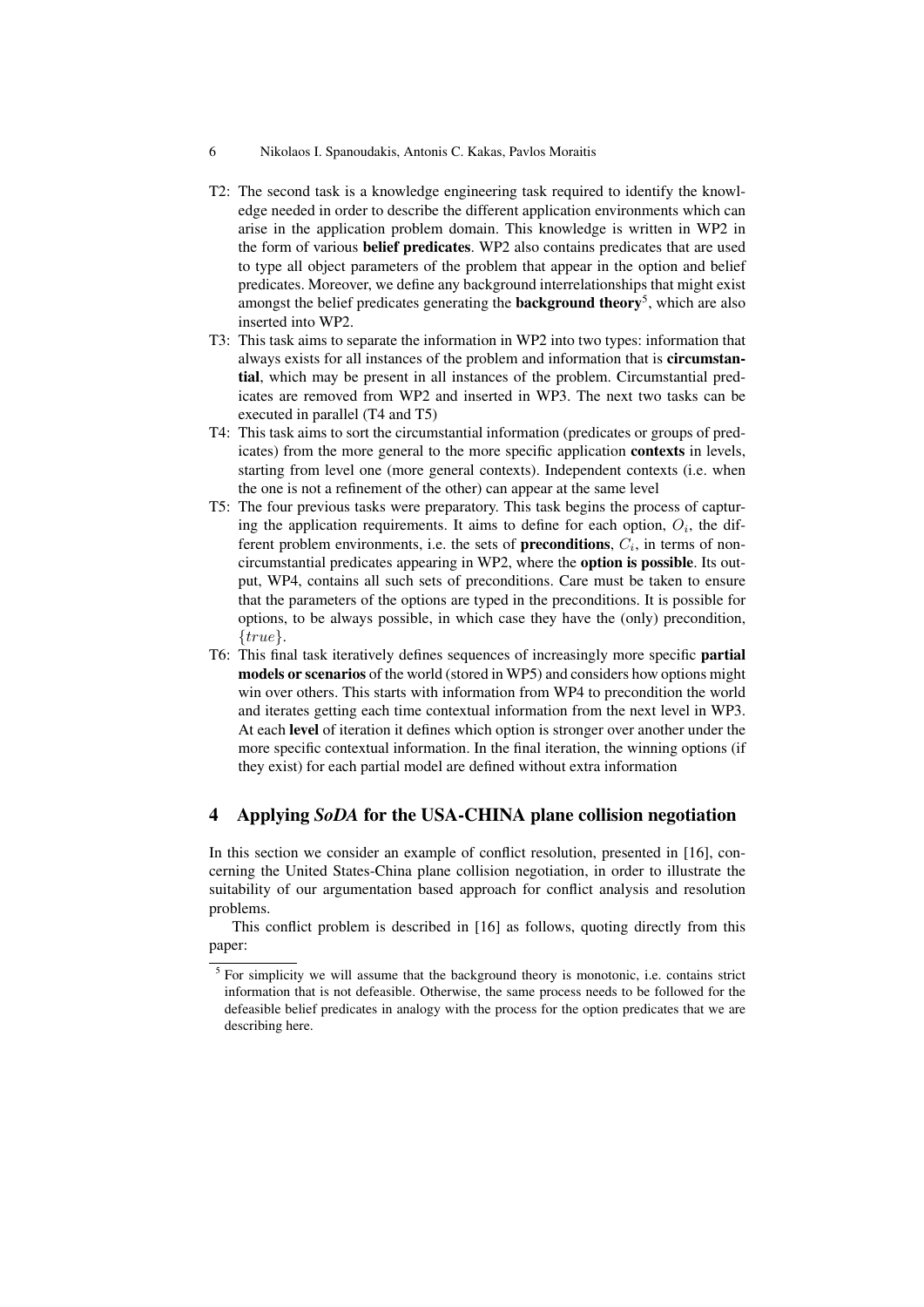On April 1, 2000 an American surveillance plane and a Chinese fighter plane collided about 70 miles off the coast of China. China considers its airspace to extend 200 miles off its coast; international agreements specify 12 miles. The Chinese pilot parachuted out of his aircraft but was presumed dead; his body was not found. The U.S. plane made as emergency landing at a Chinese military airfield on the island of Hainan without receiving China's permission. China thus had possession of the U.S. plane and crew. China said that the U.S. was responsible for the crash and should "apologize" and call off future surveillance flights. The U.S. expressed "regret" mentioning specifically regret that the Chinese pilot had died, but declared it had no apology to give as the fault lay with the Chinese pilot. After a while, the U.S. used the words "sorry" and then "very sorry" that can convey more emotion in referring to the loss of the Chinese pilot and the landing at the Chinese airfield without permission, but China still insisted on an apology.

So USA and China disagreed on the control action that should express the reconciliation statement. For satisfying the common goal "saving face", the pair "apology/dao qian" that was asked by China was rejected by USA while the pair "regret/yihan" that could be accepted by USA was rejected by China. Then, to these two alternatives the author in [16] added two other alternatives namely "regret/bao qian" and "apology/bao qian". He supported these two options by explaining that:

A situation merits that a party A apologize to a party B for specific actions would appear to involve: (1) standards or norms and (2) departures from standards caused by actions of party A resulting in negative effects to party B. Because of disagreement about standards, departures, actions, causes and negative effects, any USA reconciliation statement, as expressed in both English and Chinese, had to be flexible enough for each side to interpret the statement as acceptable, i.e. for China the statement serving as a U.S. apology and for the USA as not constituting apology, a vacuous apology from the U.S.

The author explained in [16] how his suggestions reached the U.S. authorities. Subsequently, on April 11, an agreement between the U.S. and China was announced (for more details the reader can refer to [16]). In the agreement, the English version of the U.S. statement used the word "regret" (China droped its demand for apology), while the Chinese version of the U.S. statement used the word "bao qian" (expressing apology).

We will now use the  $SoDA$  to model this conflict reconciliation problem by representing the possible decision policies of both USA and China as argumentation theories. In the following, we will use the above explanation of the author in order to model the USA and China argumentation theories that should capture this conflicting situation and its resolution. For this reason, we will first use the predicate  $qool(saving-face)$ for representing the common goal "saving face" of two parties. Then, we will use the predicate  $violation_of$  norms for representing the presumed by China violation of its airspace by the USA pilot, as China considers that its airspace is extended to 200 miles off its coast. Finally, we will use the predicate *disagreement\_on\_violation* for representing the disagreement between USA and China on this Chinese consideration as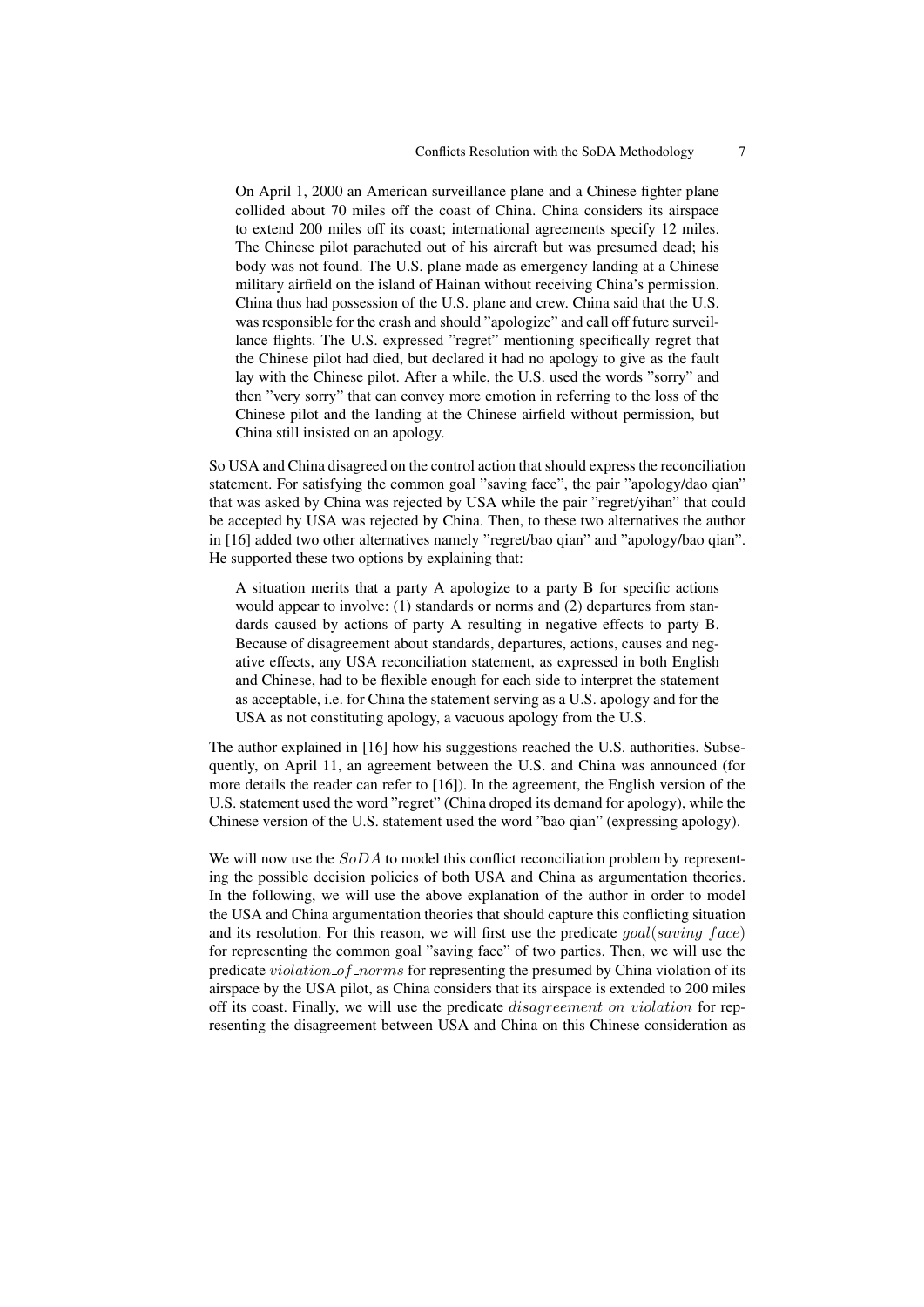international agreements specify 12 miles as the official airspace off a country's coast. We consider that these predicates represent the shared knowledge by both parties.

During the first task, T1, we identify the different options available in WP1. For the USA decision theory we have the three options: *propose(regret yihan)*, *propose(regret bao qian)*, *propose(apology bao qian)*. In task T2, we identify scenario information which is needed for the options to be enabled for possible consideration, and, during T3, we identify relevant circumstantial information and sort it in levels (from general to specific). In our example, WP2 can be considered empty, i.e. all three options are enabled from the start and constitute possible options, while WP3 would contain:

*Level 1: goal*(*saving\_face*) Level 2: violation\_of\_norms Level 3: disagreement\_on\_violation (or violation\_in\_special\_circumstances)

In the next task, T5, we define, based on WP2, the different object level arguments that support each option by specifying the (eventual) preconditions from WP2 that must be satisfied for the option to be possible for consideration. Thus, in the case of the USA theory, as WP2 is empty, we have the following object level arguments for the three options:

*Option 1: propose(regret yihan) : true Option 2: propose(regret bao qian): true Option 3: propose(apology bao qian): true*

Then, in WP5 we consider partial models as possible world models showing the various possibilities for the options as the model/world is extended with new (contextual) information according to the refinement levels in WP3. In these models we specify which of the (enabled) options can be possible, i.e. are (possibly) preferred over the other options. Note that these models are non-monotonic in the sense that as we refine the scenario conditions options may be dropped, i.e. options loose their preference over others.

In our example, following the analysis of [16], we have:

- *M1* {*goal(saving face)*}*: propose(regret yihan); propose(regret bao qian)*
- *M2* {*goal(saving face),*violation of norms} *: propose(apology bao qian)*
- *M3* {*goal(saving face),*violation of norms*,* disagreement on violation}*: propose(regret bao qian)*

These express the following preferences on the options, from the USA point of view:

- *M1 Generally, prefer options that would serve the goal of "saving face".*
- *M2 If we (USA) violate some norms then we would prefer options that are not "face saving", i.e. of apologizing as we (USA) have violated international standards.*
- *M3 If we (USA) consider that there is no departure from the international standards, then we would prefer options that serve the goal of "saving face".*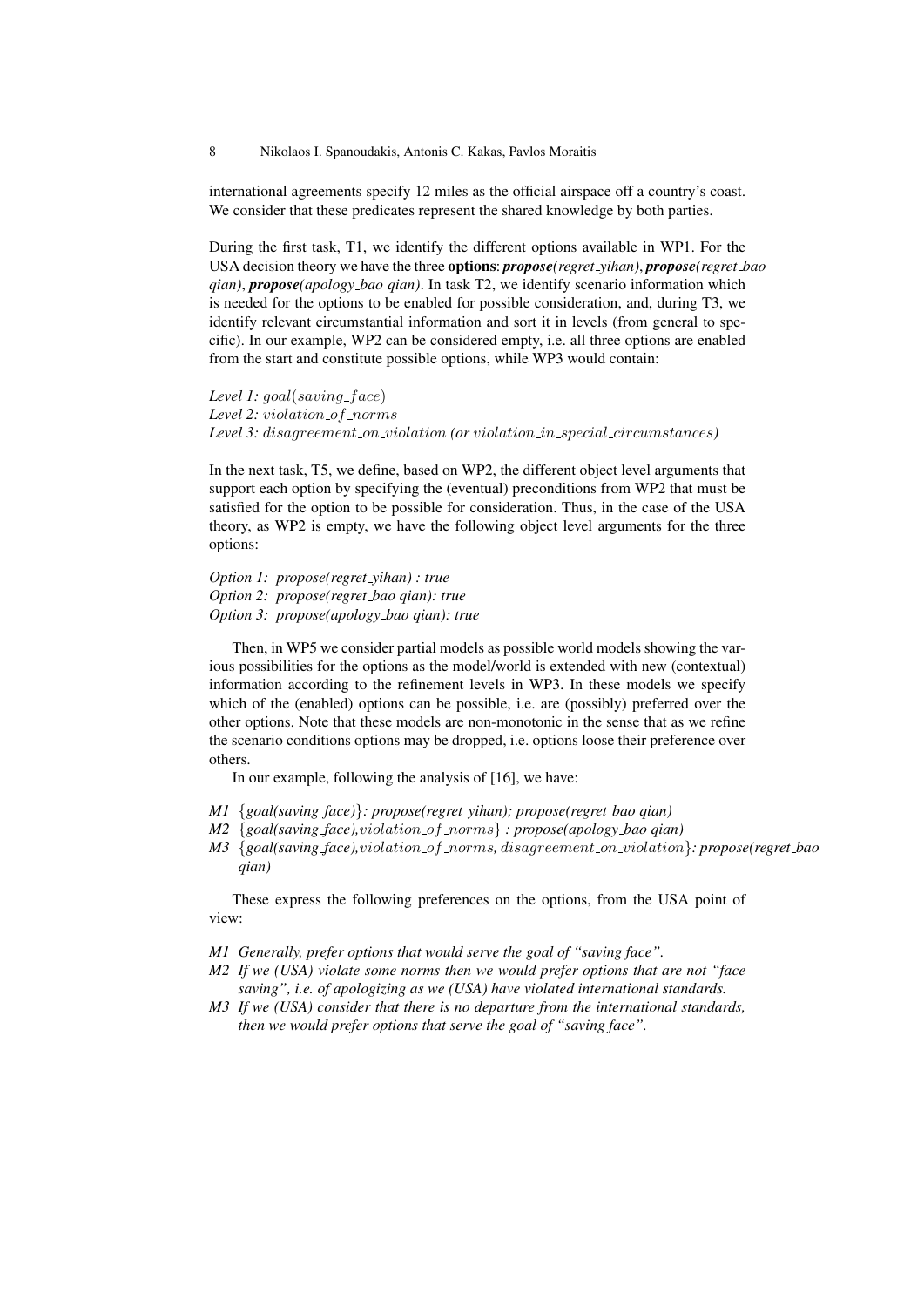We will now consider how we can capture, through the *SoDA* methodology,the decision theory for China, following again the analysis of [16]. China has three possible options corresponding to possibly accepting the three proposals of USA. These are: *accept(regret yihan)*, *accept(regret bao qian)*, *accept(apology bao qian)*.

As with the case of USA, we can consider that all these options are enabled, i.e. WP2 is empty, meaning that the object-level arguments for each of these options do not need any preconditions.

Hence for China the different options are the following:

*Option 1: accept(regret yihan) : true Option 2: accept(regret bao qian): true Option 3: accept(apology bao qian): true*

Then, considering the application scenarios we identify in WP3 relevant circumstantial information and sort it in levels (from general to specific). Based on this we identify partial models that express the preferred options as the scenarios are made more specific. Following the analysis in [16] we may assume that China has the following preferences:

- *M1 Generally, prefer options that would serve the goal of "saving face" for China.*
- *M2 If the other party (USA) violates some norms then we (China) would prefer options that are "face saving" in China i.e. the other party (USA) apologizing in China and in USA.*
- *M3 If there is a disagreement on the violation of norms, we (China) can also accept the weaker option of USA expressing regret in USA but apologizing in China.*

Then based on this the partial models generated in WP5 for the China theory are as follows:

- *M1* {*goal(saving face)*}*: accept(apology bao qian); accept(regret bao qian)*
- *M2*  ${goul(saving-face), violation_of</u>_$ *\_norms* $$}$  *: accept(apology_bao qian)*$
- *M3* {*goal(saving face),*violation of norms*,* disagreement on violation}*: accept(regret bao qian); accept(apology bao qian)*

Note here that the condition  $goal(saving-face)$  is different from the analogous condition in the USA theory, referring now to China saving face. The other two conditions can be taken as being common to both theories.

### 4.1 Argumentation theories for USA and China

For our real world case scenario, in our *SoDA* methodology the specification, as analyzed above, is automatically translated into the following argumentation theories (restricting attention here to the two options that according to [16] have been mainly considered for the final decision, namely  $propose(regret\_baogian)$  and  $propose(apology\_baogian)$ ).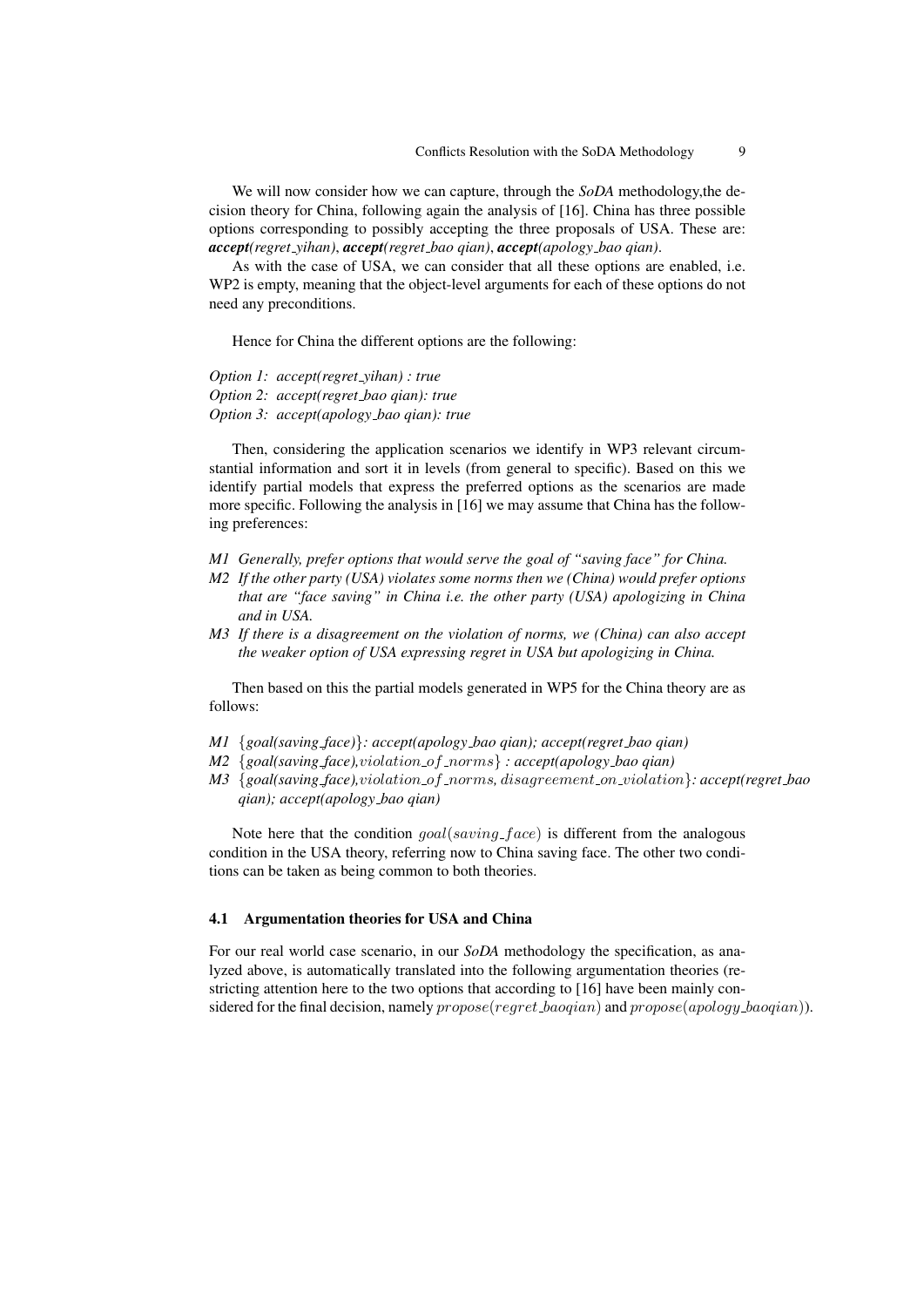For USA we have the argumentation theory:

 $r_{1,1} : propose(regret\_baoqian) \leftarrow true$  $r_{2-1} : propose(apology\_baogan) \leftarrow true$  $pr_{12}^1 : h_{\mathcal{P}}(r_{1\_1}, r_{2\_1}) \leftarrow goal(saving\_{face})$  $pr_{21}^1 : h_{\mathcal{P}}(r_{2,1}, r_{1,1}) \leftarrow violation\_of\_norms$  $pr_{12\_1}^2 : h \text{-} p(pr_{12\_1}^1, pr_{21\_1}^1) \leftarrow disagreement\_on\_violation$ 

and for China we have the argumentation theory<sup>6</sup>:

 $r_{1,1} : accept(regret\_baogian)) \leftarrow true$  $r_{2-1} : accept(apology\_baogian) \leftarrow true$  $pr_{21}^1 : h_{\mathcal{P}}(r_{2,1}, r_{1,1}) \leftarrow violation\_of\_norms$  $pr_{12\_1}^1 : h \lrcorner p(r_{1\_\_1}, r_{2\_\_1}) \leftarrow violation\_of\_norms, disagreement\_on\_violation$ 

Then, under these two argumentation theories, as decision theories for the respective parties of USA and China in the final (negotiation) scenario where all conditions of,  ${qo}a^{USA}(saving face), goal^{China}(saving face), violation of norms, disagreement on-violation\},$ hold we get that the option *propose* (regret\_baoqian) is sceptically entailed in the USA theory and  $accept(regret_baoqian)$  is credulously entailed in the China theory. Therefore, a resolution of the conflict can be reached with the action regret\_baoqian.

### 4.2 Conflict Resolution in Argumentation

We will now discuss how the treatment of the above case study example points towards a general way to capture conflict resolution problems within the preference based argumentation framework on which the  $SoDA$  argumentation software methodology is based. This is a preliminary investigation which merits further study, as we will discuss in the concluding section.

We will be concerned mainly with the conceptualization of the high-level general structure of the problem as followed by most approaches to conflict resolution (see e.g. [7, 15]). In the standard conceptualization of the problem we have a situation in which each one of two parties has a set of options or actions that it can carry out and wants to decide which option to adopt. The problem of conflict resolution, as a decision problem for the two parties involved, can be abstracted to have the following general form.

Each party has a decision theory  $D_1$  and  $D_2$  for selecting options from the set of problem options,  $\{p_1, p_2, m\}$ , in any given state of the environment in which the problem is situated. Initially, option  $p_1$  is the preferred option under  $D_1$  for the first party and option  $p_2$  is the preferred option under  $D_2$  for the second (other) party. The third option  $m$  is an option that initially is not preferred by either party. For simplicity,

 $6$  Note that the condition goal(saving face) does not appear in this fragment of the China theory as this condition only plays a role in the default preference of the all the options over the first option of  $accept(regret\_yihan)$  which we are not considered in this fragment.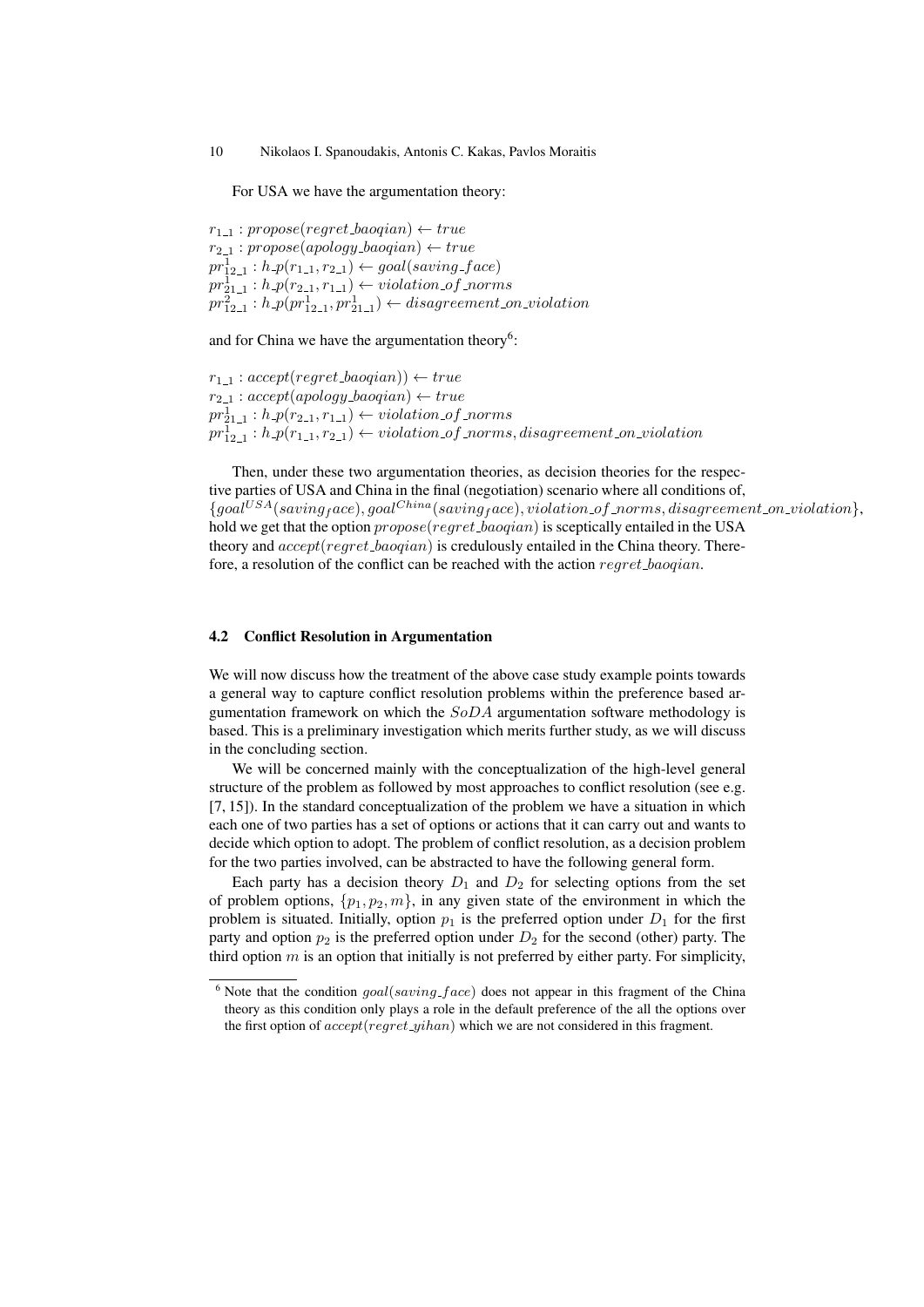we have assumed that there is only one middle position. In practice, there might be several middle options coming about as the process of resolution unfolds.

In our example above  $p_1 = regret\_yihan$  is the preferred option for USA,  $p_2 =$ apology baoqian is the preferred option for China, and  $m = regret$  baoqian is a possible middle position, on which they eventually resolve the conflict.

There are three central aspects of the general structure of problem of conflict resolution that we need to consider in a formalization of the problem in argumentation. These are:

- Capture the preferences that each party has for the various options based on the goals and/or desired values that each option (currently) serves for each party.
- Capture the special circumstances, normally arising through a negotiation process, that can affect or even overturn the general value-based preferences of a party.
- Formalize the notion of a solution to a conflict resolution problem in terms of the semantic notions of argumentation.

Let us consider these in turn. For the first aspect we note that we can associate to each option a value under some **valuation function** of each party. The valuation function could be based on a dominant value that the party is interested in, as in the case above where for both the USA and China there is a dominant value of "saving face". As analyzed in [16], USA and China assign value 1 or 0 to the various options of the problem according to the degree that the option "saves face" for their country. Hence, the option  $p_1 = regret\_yihan$  has value 1 for USA but value 0 for China, whereas the option  $p_2 = $a \text{poly\_}$  baoqian has value 0 for USA and 1 for China.$ 

The default preferences are then easily captured by preferring options whose valuation is higher over others whoe valuation is lower. This will provide to the argumentation theory first-level priority rules of the schematic form:

$$
pr_{ij\_1}^1: h \text{-} p(r_{i\_1}, r_{j\_1}) \leftarrow value(O_i, V_i), value(O_j, V_j), V_i \sqsupset V_j
$$

where the valuation function,  $value(Option, Value)$ , and the order relation,  $\exists$ , on the possible values, are defined (non-defeasibly) in the associated background theory of each party. Note that values do not need to be arithmetic and the order relation could in general be a partial multi-criteria one.

In the USA-China case example described above, we can see these default priority rules in a compiled form where, for example in the USA theory, the priority rule:

$$
pr11_{2\_1}: h\_p(r_{1\_1}, r_{2\_1}) \leftarrow goal(saving\_face)
$$

is a compiled case of the general schema above as the condition  $goal(saving_face)$ captures the higher value, 1, given to the preferred option of regret baoqian.

The second aspect of formalizing conflict resolution through argumentation concerns the ability of the argumentation theory to capture exceptional circumstances of the problem environment, i.e. exceptional states, where the default value-based preferences are changed, possibly overturned. The argumentation framework adopted in this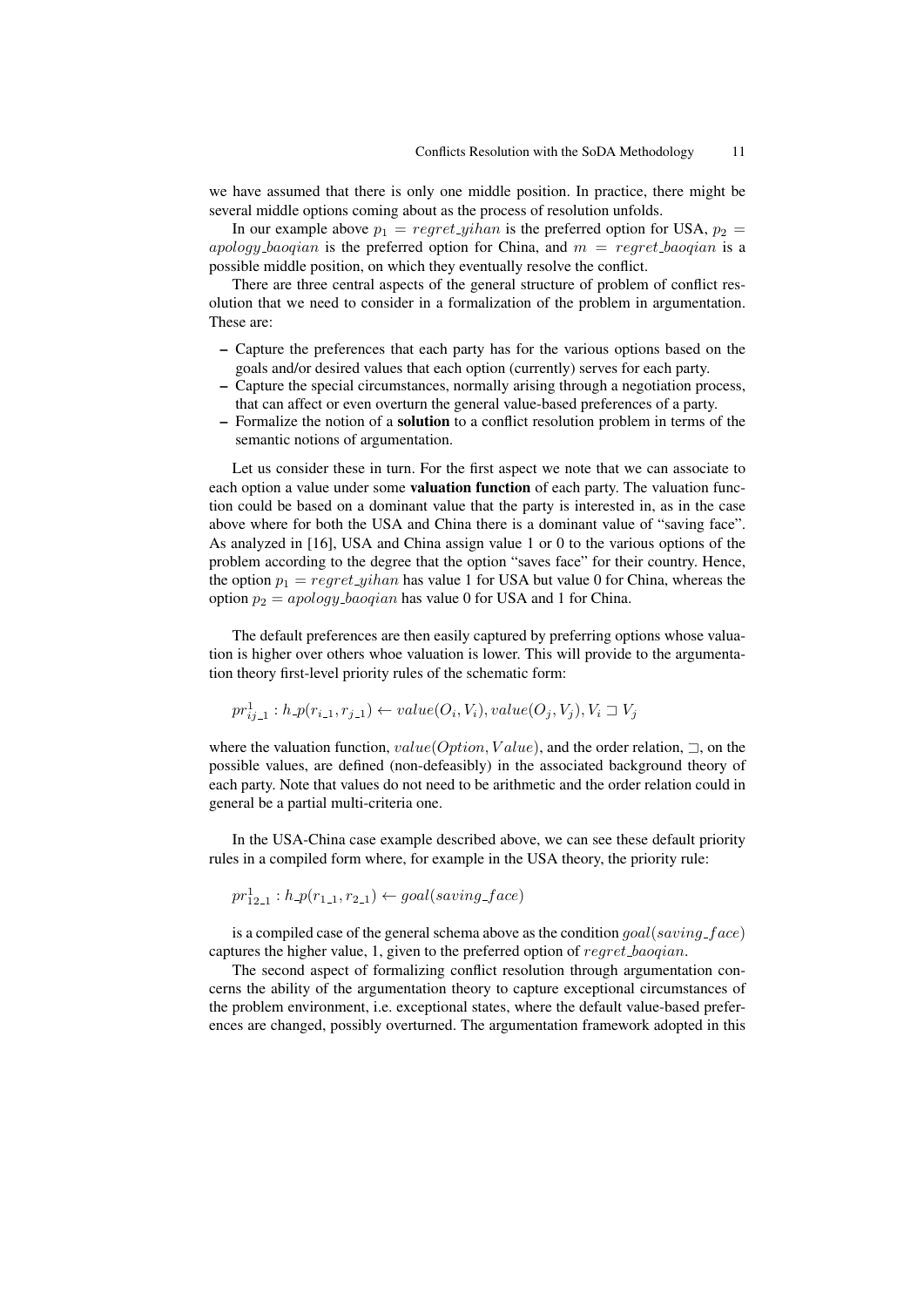paper is well suited for such exceptions to default preferences (see [11]) by having its priority rules being conditional and by allowing higher-order priority rules, i.e. priorities over priorities, amounting to allowing statements that make the preferences vary as the information that we have about the problem case at hand changes.

We can see a case of this in the USA argumentation theory above with the following two priority rules in its theory:

 $pr_{21}^1 : h \cdot p(r_{2}^1, r_{1}^1) \leftarrow violation\_of\_norms$  $pr_{21 \_1}^2 : h \_p(pr_{21 \_1}^1, pr_{12 \_1}^1) \leftarrow disagreement\_on\_violation$ 

where the first of these says that under its condition the option  $p_2$  of apologizing is (possibly) preferred over the regret option,  $p_1$ , thus mitigating the default valued based preference which is in the opposite way (note that this alone does not overturn completely the default preference the other way but simply that it allows the apologizing option to be acceptable by the party). Then the second of these rules which is a higherorder priority rule has the effect of overturning this possibility to prefer the apologizing option  $p_2$ , when *disagreement\_on\_violation* also holds in the problem's environment.

The third aspect of formally capturing what is meant by a resolution or a solution to a conflict resolution problem in the argumentation formulation of the problem is given by the following definition.

Definition 3 (Conflict Resolution Solution(s)). *Let a conflict resolution problem be given with options*  $\{p_1, p_2, m\}$ . Then a *satisfactory resolution of the problem, is reached in a state* S *of the problem environment when both argumentation theories,*  $D_1 \cup S$  *and* D<sup>2</sup> ∪ S*, corresponding to the two parties, credulously support the same option from the given set. We say that an <i>ideal resolution is reached when*  $D_1 \cup S$  *and*  $D_2 \cup S$ *, sceptically prefer the same option.*

In the example above, the resolution reached via the  $m = regret\_baogian$  middle option is a satisfactory resolution, but not an ideal one, as this option is only credulously supported by the China theory.

Note that the above definition allows for the solution of the conflict to be reached via any of the three options. In practice, it will be the middle option that would be reached as the common option decided by both parties. But it is possible that in some cases the reconciliation can come from an original position of one of the parties, i.e. when one party eventually manages to convince the other party of its position.

## 5 Solving the USA-China conflict with *Gorgias-B*

Herein we demonstrate the usage of the *Gorgias-B* tool<sup>7</sup> for developing the USA-China plane collision conflict decision policy for the USA. *Gorgias-B* supports the *SoDA*

<sup>&</sup>lt;sup>7</sup> *Gorgias-B* is a Java application with a Graphical User Interface (GUI) that is freely downloadable from its web-site and can execute in a computer with the minimum requirements of a Windows OS, SWI-Prolog version 7.0 or later, and Java version 1.7 or later. Download it from http://www.amcl.tuc.gr/gorgiasb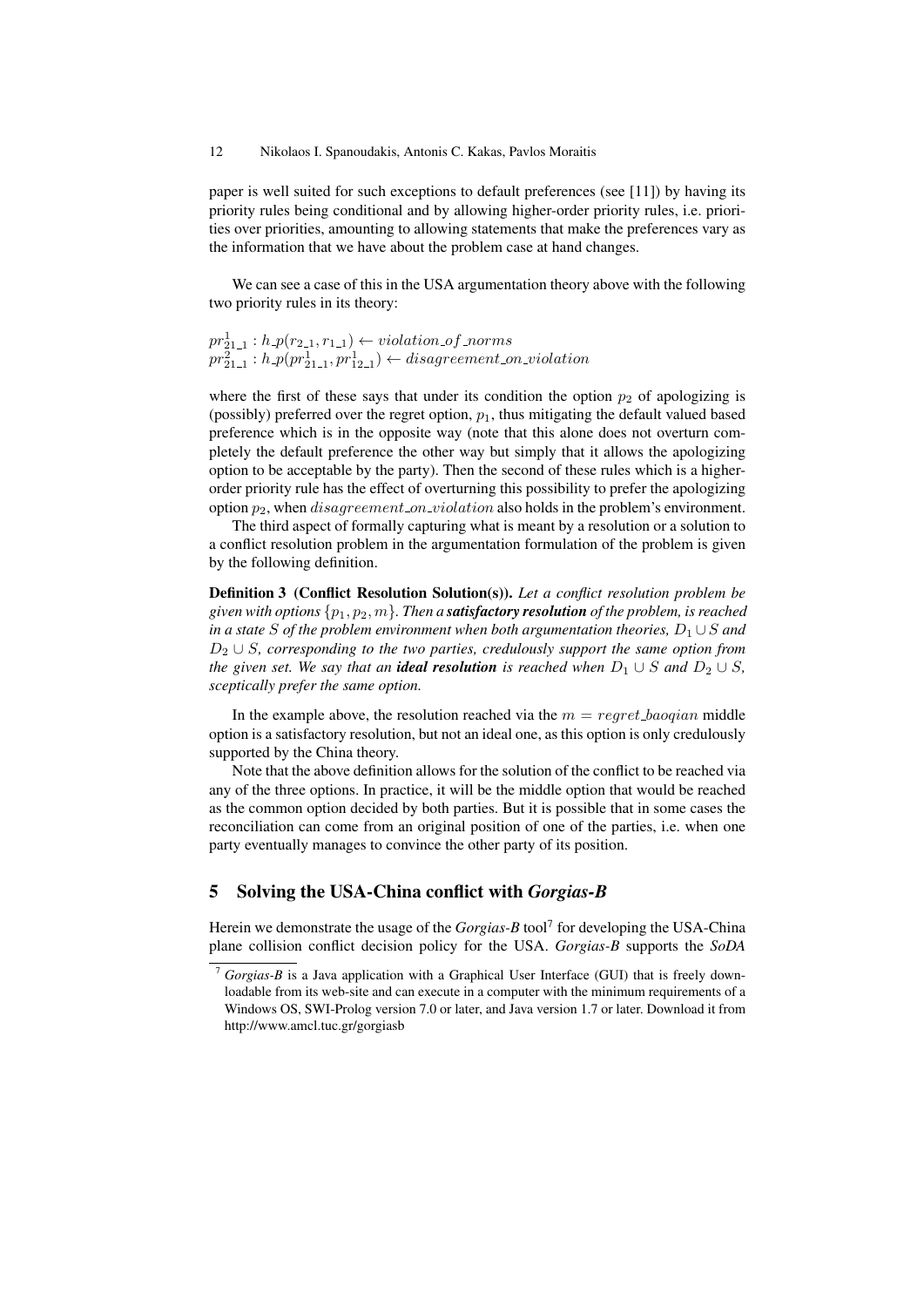methodology and automatically generates the source code in the form of an application argumentation theory in the *Gorgias* framework.

When the user starts a new project in the *Gorgias-B* tool, a dialog prompts the user to enter the application options (see the *Options View* in Figure 2). The user inserts the option predicates and their conflicts (corresponding to WP1 of the *SoDA* methodology). The user can also insert background knowledge in similar views (WP2 and WP3). From the *Options View*, with the "Add arguments for options" button the user can edit preconditions (WP4) for options in the *Argument View* (Figure 2). This is how the user is building the (object-level) arguments for the various options.



Fig. 2. A *Gorgias-B* screenshot showing the options view on top of the arguments view

The *Argue View* appears as soon as the user clicks the "Resolve conflicts" button. Here the user selects among scenarios with conflicting options more specialized cases (if they exist) where an option is preferred over another. When such specialized cases exist for both conflicitng options, they are combined to a new more specific scenario and the user can then repeat the same process in the next level, which is always visible at the top of the dialog window.

In Figure 3 we show two instances of the argue view, one at the second level, where we define two models, one that prefers *propose(regret baoqian)* when *goal(saving face)* and one that prefers *propose(apology baoqian)* when *violation of norms*. The second instance (bottom half of the figure) shows the third level of arguing. Here, the scenario is the combination of *goal(saving face)* and *violation of norms*. In this scenario we add the preference for *propose(regret baoqian)* provided that *disagreement on violation*.

Finally, the decision maker can test the scenarios in the "Execute" View. He/she can instantiate as many facts as needed and then either search for specific options, or select the "Explore all options" button to see which of the options can be valid. In the case shown in Figure 4 we see that when *goal(saving face)*, *violation of norms*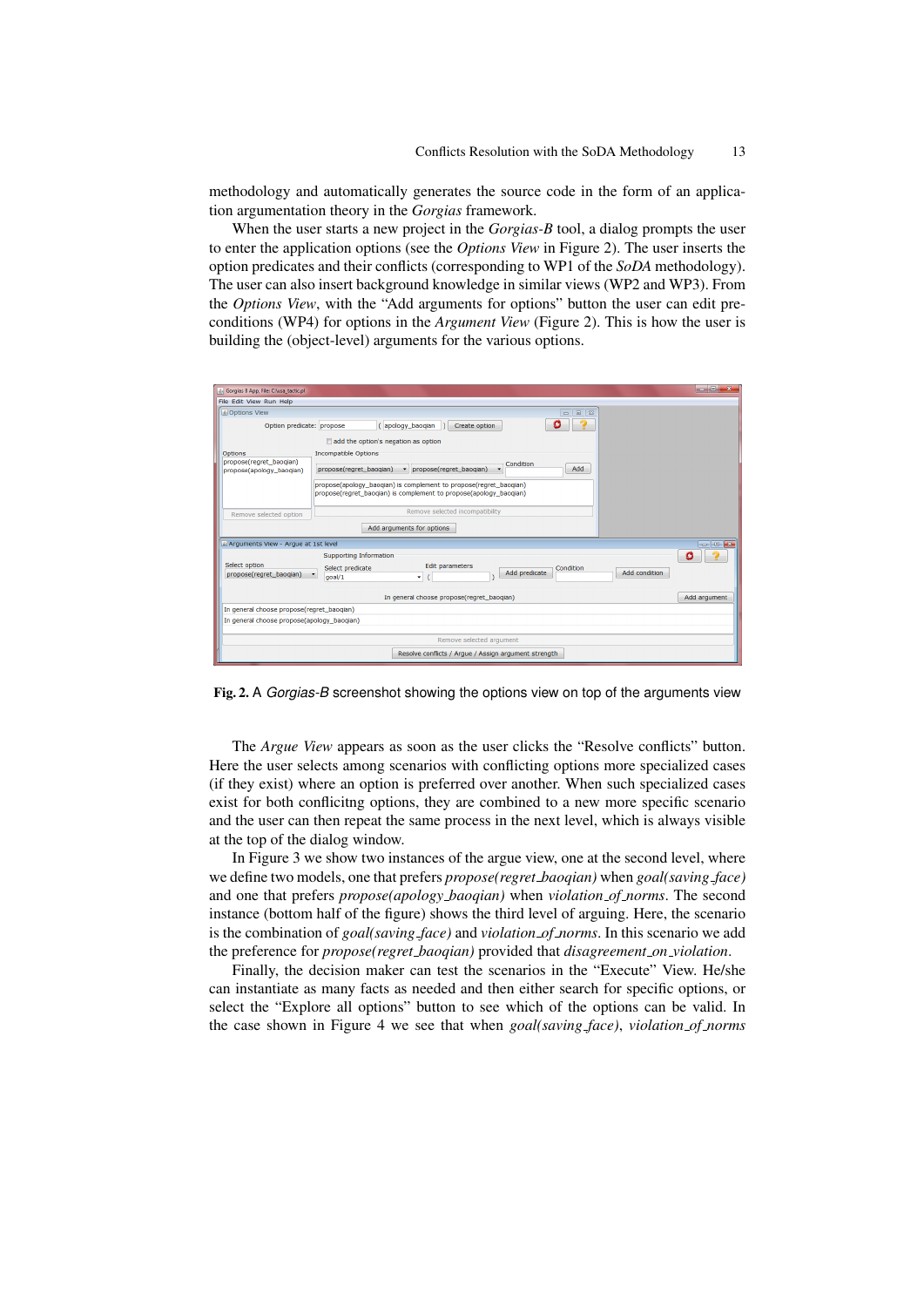| Arque at higher levels                                                                                                                  | $\begin{array}{c c c c c c} \hline \multicolumn{3}{c }{\mathbf{0}} & \multicolumn{3}{c }{\mathbf{0}} & \multicolumn{3}{c }{\mathbf{0}} \\\hline \multicolumn{3}{c }{\mathbf{0}} & \multicolumn{3}{c }{\mathbf{0}} & \multicolumn{3}{c }{\mathbf{0}} \end{array}$ |
|-----------------------------------------------------------------------------------------------------------------------------------------|------------------------------------------------------------------------------------------------------------------------------------------------------------------------------------------------------------------------------------------------------------------|
| Select level of arguing $2 \rightarrow$                                                                                                 |                                                                                                                                                                                                                                                                  |
| Select one of the available scenaria with conflicting options and the preferred option                                                  |                                                                                                                                                                                                                                                                  |
| Scenaria with conflicting options<br>Select Preferred Option                                                                            |                                                                                                                                                                                                                                                                  |
| 1:<br>propose(regret_baoqian)                                                                                                           |                                                                                                                                                                                                                                                                  |
| In context                                                                                                                              |                                                                                                                                                                                                                                                                  |
| Edit parameters<br>Select predicate<br>Condition<br>Add condition<br>Add predicate<br>(saving face<br>goal/1<br>۰                       |                                                                                                                                                                                                                                                                  |
| Select propose(regret_baoqian) in model goal(saving_face)<br>Defined models based on the selected scenario                              | Add model                                                                                                                                                                                                                                                        |
| When [goal(saving_face)] prefer propose(regret_baogian) over propose(apology_baogian)                                                   |                                                                                                                                                                                                                                                                  |
| When [violation_of_norms] prefer propose(apology_baogian) over propose(regret_baogian)                                                  |                                                                                                                                                                                                                                                                  |
| Remove selected model                                                                                                                   |                                                                                                                                                                                                                                                                  |
| Arque at higher levels                                                                                                                  | $\begin{array}{c c c c c} \hline \multicolumn{1}{c }{\mathbf{0}} & \multicolumn{1}{c }{\mathbf{0}} & \multicolumn{1}{c }{\mathbf{0}} \end{array}$                                                                                                                |
| Select level of arguing $3 \rightarrow$                                                                                                 |                                                                                                                                                                                                                                                                  |
| Select one of the available scenaria with conflicting options and the preferred option                                                  |                                                                                                                                                                                                                                                                  |
| Scenaria with conflicting options<br>Select Preferred Option                                                                            |                                                                                                                                                                                                                                                                  |
| 1: violation of norms, goal(saving face)<br>propose(regret_baoqian)                                                                     |                                                                                                                                                                                                                                                                  |
| In context                                                                                                                              |                                                                                                                                                                                                                                                                  |
| <b>Edit parameters</b><br>Select predicate<br>Condition<br>Add predicate<br><b>Add condition</b><br>disagreement_on_violation/0         |                                                                                                                                                                                                                                                                  |
| Select propose(regret_baoqian) in model disagreement_on_violation                                                                       | Add model                                                                                                                                                                                                                                                        |
| Defined models based on the selected scenario                                                                                           |                                                                                                                                                                                                                                                                  |
| When [violation_of_norms, disagreement_on_violation, goal(saving_face)] prefer propose(regret_baogian) over<br>propose(apology_baoqian) |                                                                                                                                                                                                                                                                  |
| Remove selected model                                                                                                                   |                                                                                                                                                                                                                                                                  |

Fig. 3. Two instances of the Argue view, one at the second level and one at the third

and *disagreement on violation*, the only possible option (supported by *Argument #1*), a skeptical result, is *propose(regret baoqian)*.

## 6 Conclusions

In this paper, we presented an application of argumentation theory and methods from Artificial Intelligence to the problem of conflict resolution. We showed that *SoDA* methodology, which we have briefly presented herein, helps to build in a natural and cognitive way argumentation theories that can represent the decision policies of the parties involved in a conflict. We also showed that its associated tool, namely *Gorgias-B*, allows to implement in a transparent way these theories, thus automating and simulating the decisions that the involved parties could/should made during the conflict resolution process. This is a preliminary investigation, whose further study is part of our future work.

# References

1. Aulinas, M., Tolchinsky, P., Turon, C., Poch, M., Cortés, U.: Argumentation-based framework for industrial wastewater discharges management. Eng. Appl. of AI 25(2), 317–325 (2012), http://dx.doi.org/10.1016/j.engappai.2011.09.016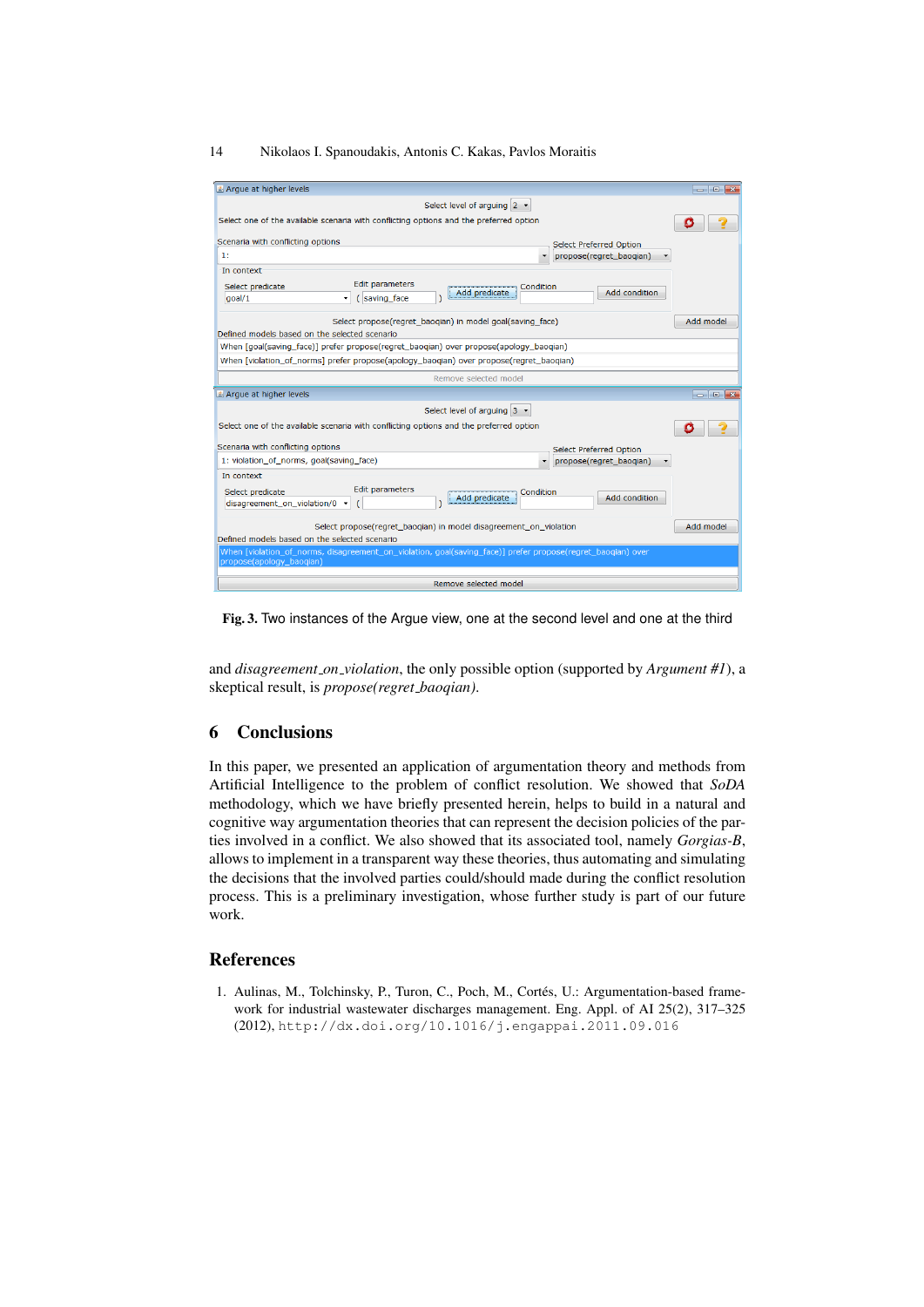

Fig. 4. The execution of a scenario for USA

- 2. Bench-Capon, T.J.M., Dunne, P.E.: Argumentation in artificial intelligence. Artif. Intell. 171(10-15), 619–641 (2007), http://dx.doi.org/10.1016/j.artint.2007. 05.001
- 3. Carrera, A., Iglesias, C.A.: A systematic review of argumentation techniques for multi-agent ´ systems research. Artif. Intell. Rev.  $44(4)$ , 509–535 (2015), http://dx.doi.org/10. 1007/s10462-015-9435-9
- 4. Chow, H.K.H., Siu, W., Chan, C., Chan, H.C.B.: An argumentation-oriented multi-agent system for automating the freight planning process. Expert Syst. Appl. 40(10), 3858–3871 (2013), http://dx.doi.org/10.1016/j.eswa.2012.12.042
- 5. Dung, P.M.: On the acceptability of arguments and its fundamental role in nonmonotonic reasoning, logic programming and n-person games 77, 321–357 (1995)
- 6. Fox, J., Glasspool, D., Patkar, V., Austin, M., Black, L., South, M., Robertson, D., Vincent, C.: Delivering clinical decision support services: There is nothing as practical as a good theory. Journal of Biomedical Informatics 43(5), 831–843 (2010), http://dx.doi.org/ 10.1016/j.jbi.2010.06.002
- 7. Fraser, N.M., Garcia, F.: Conflict analysis of the NAFTA negotiations. Group Decision and Negotiation 3(4), 373–391 (1994), http://dx.doi.org/10.1007/BF01414412
- 8. Fraser, N., Hipel, K.: Conflict analysis: models and resolutions. North-Holland series in system science and engineering, North-Holland (1984)
- 9. Huang, S., Lin, C.: The search for potentially interesting products in an e-marketplace: An agent-to-agent argumentation approach. Expert Syst. Appl. 37(6), 4468–4478 (2010), http://dx.doi.org/10.1016/j.eswa.2009.12.064
- 10. Hunter, A., Williams, M.: Aggregation of clinical evidence using argumentation: A tutorial introduction. In: Foundations of Biomedical Knowledge Representation - Methods and Applications, pp. 317–337 (2015), http://dx.doi.org/10.1007/ 978-3-319-28007-3\_20
- 11. Kakas, A.C., Moraitis, P.: Argumentation based decision making for autonomous agents. In: Proc. Second International Joint Conference on Autonomous Agents & Multiagent Systems, AAMAS 2003, Melbourne, Australia. pp. 883–890 (2003), http://doi.acm.org/10. 1145/860575.860717
- 12. Makriyiannis, M., Lung, T., Craven, R., Toni, F., Kelly, J.: Combinations of Intelligent Methods and Applications: Proc. of the 4th International Workshop, CIMA 2014, Limas-